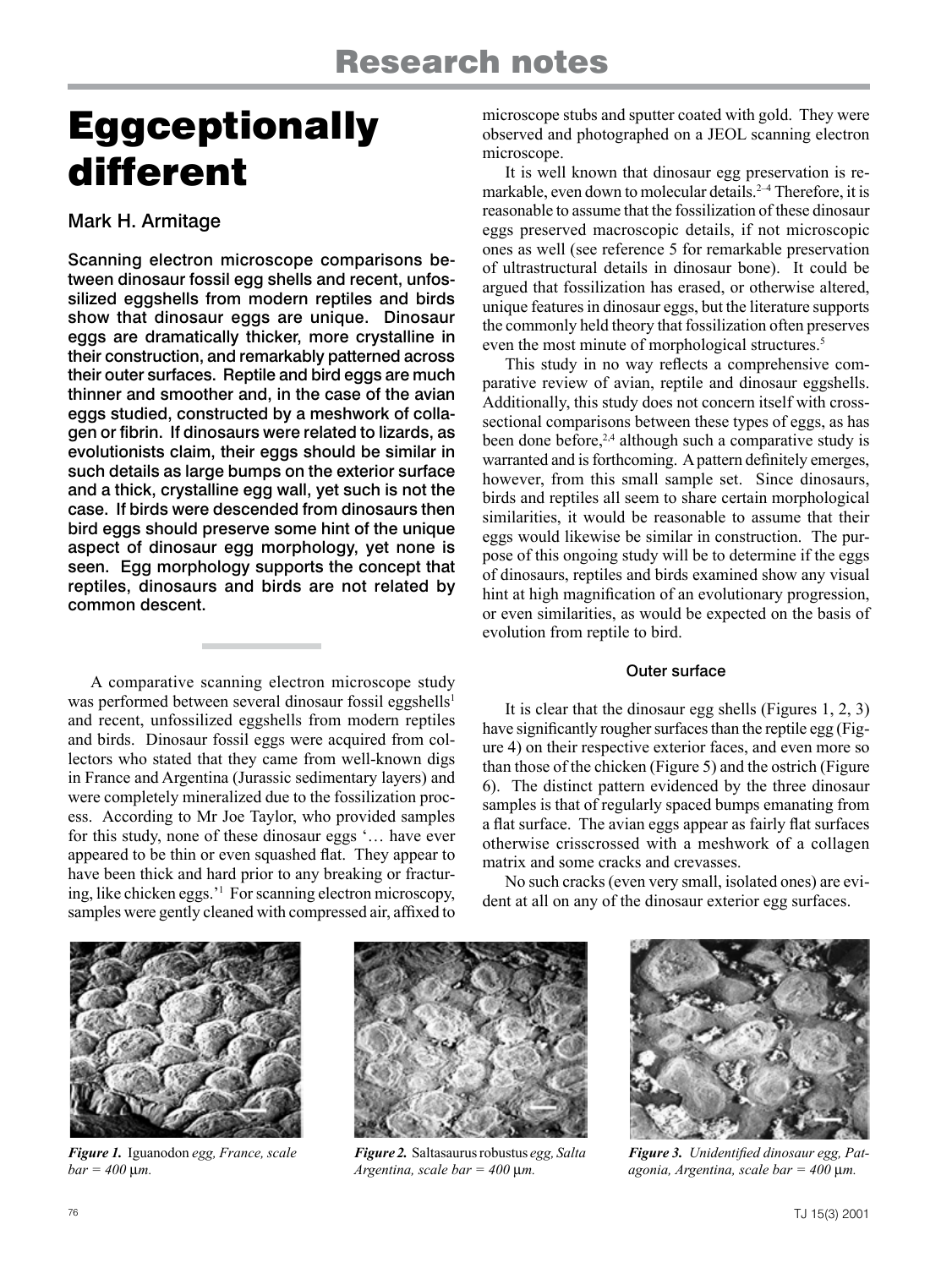#### TJ 15(3) 2001 77

 $bar = 400 \mu m$ .

 $= 200 \mu m$ .

It could be argued that the fossilization process may have occluded such cracks and crevices in mud and debris, if they existed at all between the bumps on these dinosaur eggs (and some debris does seem to exist between the bumps on Figure 3), but in general, these eggs seem to be free of such material.

Additionally, one might expect such cracks or collagen networks, if they existed, to extend to the upper 'knoll' portion of the bumps. Yet clearly none are there. There does not appear to be any loose, unfossilized debris whether on the bumps or the valleys between them, which could cover these features. Therefore we conclude that we are actually looking at the outer surfaces of dinosaur eggs. From this comparison, therefore, it appears that the bird eggs differ from the dinosaur eggs in that their outer surface is flatter, and is covered by cracks, crevasses, collagen fibres laid down in a mesh, and delaminations of the surface material.

Further, the dinosaur eggs are thicker by 2–5 mm on average (see Table 1) than are lizard and chicken eggs, which is well known from the literature.<sup>2,6,7</sup> The only resemblance between the dinosaur eggs and the modern specimens is found in the ostrich egg which has a thickness approaching that of the Iguanodon. Finally the bird eggs do not exhibit the regularly spaced pattern of bumps that are characteristically shown by all three dinosaur eggs.

*Table 1. Shell thicknesses of eggs studied.*

*Figure 7. Iguanodon egg, France, scale* 

| Specimen    | Thickness (mm) |
|-------------|----------------|
| Iguanodon   | 2.5            |
| Saltasaurus | 5.5            |
| Patagonia   | 5.0            |
| Lizard      | 0.1            |
| Ostrich     | 2.2            |
| Chicken     | Ωñ             |

 $bar = 20 \mu m$ .

The lizard specimen also has a rough exterior. However, its woven almost linen-like appearance under magnification is much smoother than the dinosaur eggs and it looks as pliable as it actually is in reality. As discussed previously, the dinosaur eggs all have a similar bumpy pattern in common which extends across the surface. No such pattern of bumps is evident on either of the bird specimens or the lizard sample.

#### Interior surface

The dinosaur eggs diverge somewhat in their similarity when examined from the inside. The Iguanodon (Figure 7) and the *Saltasaurus* (Figure 8) samples show rough surfaces on their inner aspect, with somewhat of a regular, crystalline texture to the *Saltasaurus* specimen not exhibited in the other dinosaur eggs. The Patagonia sample (Figure 9) is dramatic in that a clear pattern of large bumps again appears.

*Figure 8.* Saltasaurus robustus *egg, Salta Argentina, scale bar = 800* µ*m.*



*Figure 9. Unidentified dinosaur egg, Patagonia, Argentina, scale bar = 400* µ*m.*



Eggceptionally different — Armitage

*Figure 4. Modern lizard egg, scale bar*



 $bar = 40 \mu m$ .